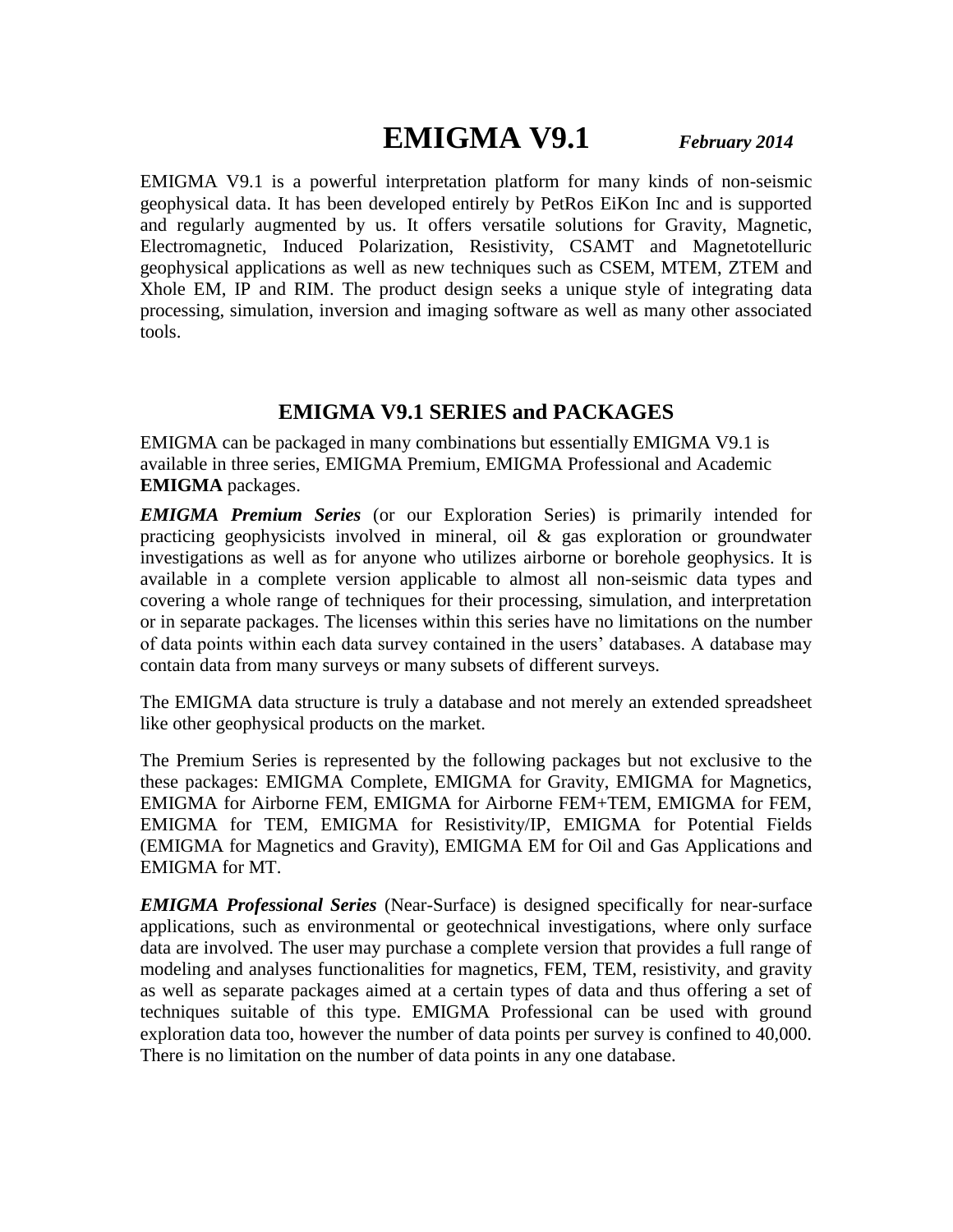The Professional Series is represented by the following packages: EMIGMA Near-Surface Complete, EMIGMA Near-Surface Magnetics, EMIGMA Near-Surface IP/Resistivity.

Apart from the packages within these two series, *PetrosEikon* offers academic licenses of EMIGMA. In essence, *EMIGMA for Academics* features the same capabilities as EMIGMA Near-Surface Complete. The main difference, however, is the much lower price for the Academic license, which is *PetrosEikon* contribution to the educational programs at universities teaching data analyses and modeling skills to the young generations of geophysicists.

### **BASIC FEATURES**

All the licenses of EMIGMA, both in the Premium and Professional Series, feature the following general set of functionalities that can be looked upon as a framework into which data type-specific functionalities are "plugged in":

- Imports both in the manufacturer's format and as ASCII columnar files
- Database backbone allowing for an easy handling of many datasets and projects and even very large survey datasets
- Data quality control including plotting, editing, filtering, survey location controls, cleaning, trend removal, comparison analyses, and various corrections
- 3D Visualization intended for displaying measured, processed, simulated, or inverted data in 3D space as profiles, vectors, true 3D surfaces, or 3D contoured surfaces, but also used for the interactive building and editing 3D models and inversions
- Gridding based on five interpolation algorithms and incorporating a ProfileViewer tool. The grids may be displayed in a variety of visualization tools, exported and returned to the database as new surveys.
- GridPresentation, MultiGrid, and Contour for viewing the results of interpolations; with Contour allowing for both 2D and 3D data representation
- Plotting providing comparison between measured, simulated and processed data as well as a quick assessment of a single data set
- 3D Modeling allowing for unlimited prism, plate and polyhedra targets, complex topography, multiple body interactions and providing fast and accurate 3D simulations, with a batch mode tool fully integrated into the platform
- 1D and 3D Inversions specific for each license and well as CDT (CDI) tools for some applications.
- Mapping: Through the use of several geotiff formats, maps can be exported for use in such applications as ArcView or Mapinfo. Geotiffs can also be imported to serve as underlay or overlay maps.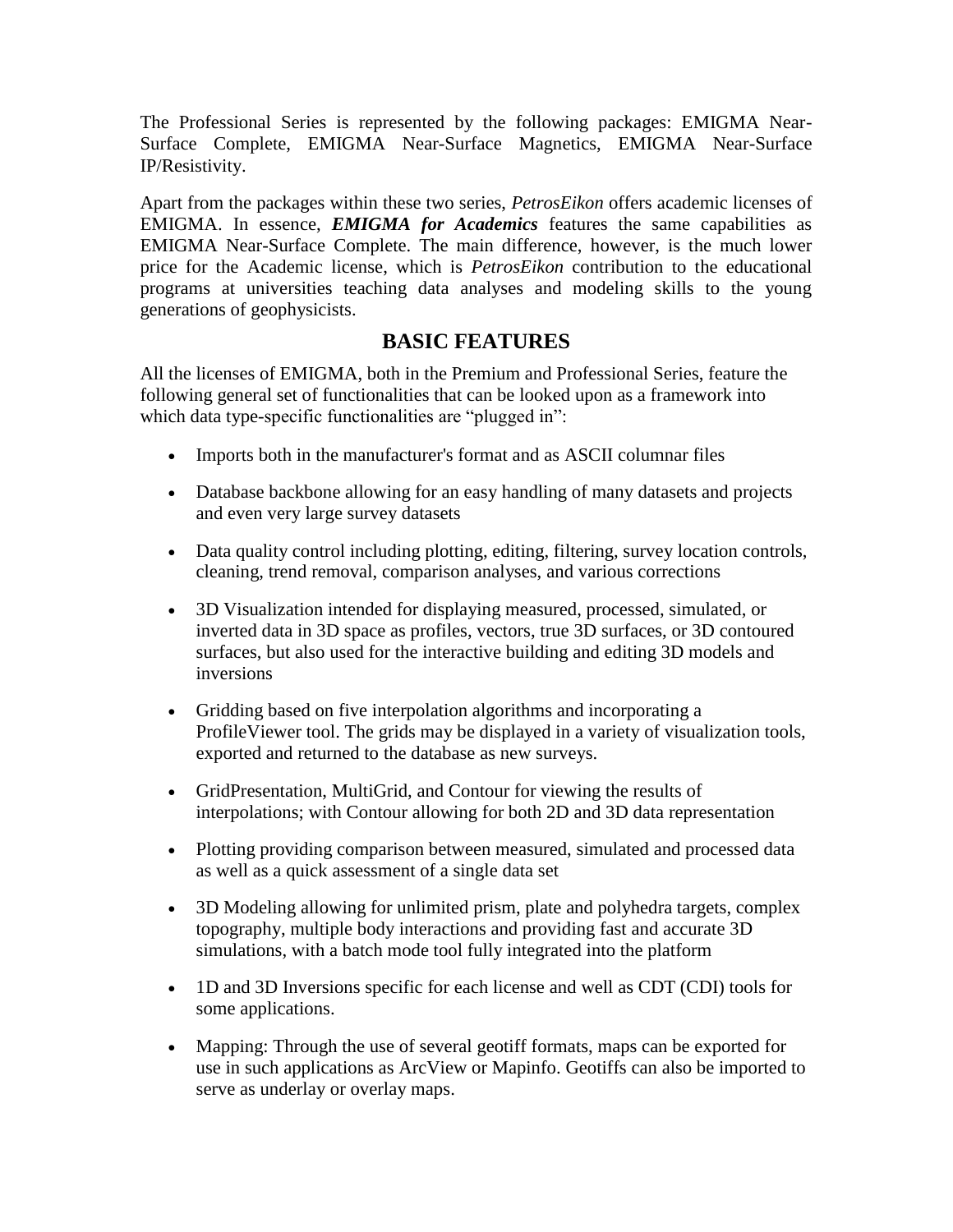# **FEATURES BY LICENSE**

On top of the above-listed key functionalities, each separate license is completed with its own suite of modeling, inversion, and data analyses algorithms that have entirely been developed by *PetrosEikon* and thus are easy to support and customize.

*EMIGMA for Gravity* provides gravity-specific corrections (latitude, free-air, tidal, Eotvos, Bouger, topography); a series of FFT processing tools including derivative calculation, upward/downward continuation and wavelength filtering; 3D modeling enriched with a new, very accurate technique developed specifically for long strike bodies and an ability to calculate up to the 2nd order derivatives of the gravitational acceleration vector; 3D Euler Deconvolution with statistical and Rodin post-processing and, finally, the newly developed 3D gravity inversion algorithm which may include topographic effects if desired along with 2 types for 2D/3D modeling.

*EMIGMA for Magnetics* provides magnetics-specific corrections (Magnetic Base Station, advanced aeromagnetic compensation); 2D FFT tools for wavelength/wave number filtering, upward/downward continuation, derivative generation, and Reductionto-the-Pole (3 approaches); an extension to the Magnetic LN algorithm for non-linear magnetic effects as well as the means to allow modeling interactions between multiple bodies 3D Magnetics Inversion based on linear and non-linear inversion tools (Optimization & Direct Matrix Inversion, physical sensitivity functions, iterative nonlinear solutions, iterative born approximations, magnetization vector inversions), multielevation surveys and the user of either magnetic vector components and TMI derivatives. Also, the 3D topographic effects can be included in the 3D inversion. An advanced 3D Extended Euler Deconvolution with statistical and Rodin post-processing and 2D/3D visualization of Euler solutions is also provided.

*EMIGMA for Airborne FEM* provides import procedures for virtually any type of dipole-dipole system such as Fugro DIGHEM, RESOLVE, Impulse, Geophex; Hummingbird as well as fixed-wing surveys. Joint Susceptibility/Apparent Resistivity Inversion based on smooth Occam is provided, a non-smooth Marquardt algorithms both model constrained and non-constrained; an Apparent Resistivity tool and Sengpiel Depth-Sections; PEXShow for 2D representation of geoelectric sections and of course a range of 3D modelling. Includes ground data functionality and magnetic data functionality

*EMIGMA for Airborne TEM + FEM* provides import procedures for HEM data as well as VTEM, Fugro GeoTEM/Megatem/Tempest and AeroTEM. In addition, to the tools provided for HEM described above, stacked 1D inversions are provided capable of processing full airborne surveys, apparent resistivity inversions for each off-time channel, decay rate calculations as well as mapping and display. 3D modelling as well as CDI's are provided. Includes ground data functionality and magnetic data functionality.

*EMIGMA for FEM* is provided with joint Susceptibility/Apparent Resistivity Inversion based on smooth Occam or non-smooth Marquardt algorithms for resistivity; Apparent Resistivity inversion tools; PEXShow for 2D representation of geoelectric sections, pseudo-section tools, 3D modelling as well as specific tools for integration of data for presentation and inversion.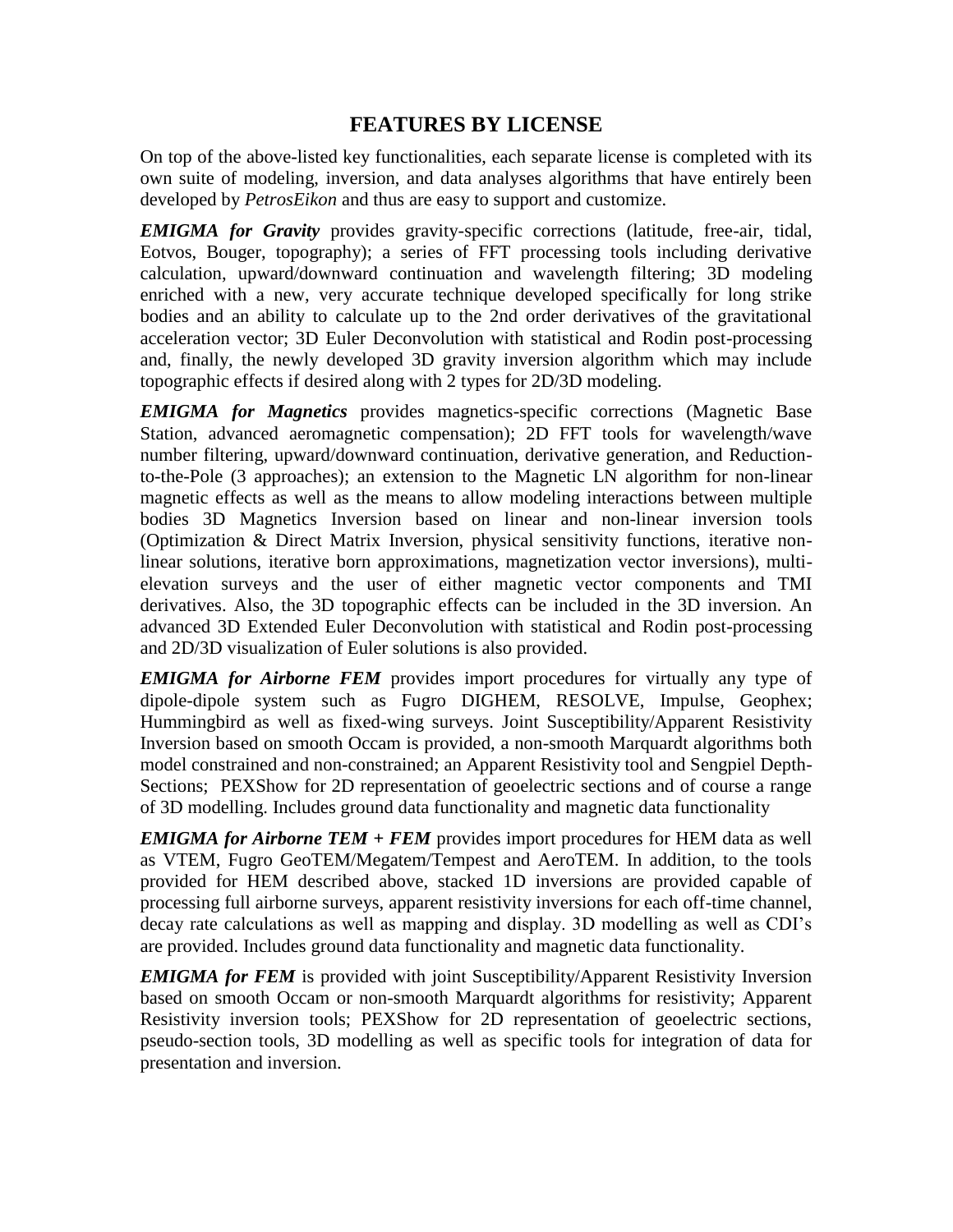*EMIGMA for TEM* is provided with import procedures for various Geonics TEM systems ( e.g. EM37, EM57, EM67), and Geonics EM61/EM63, UTEM3 and UTEM4, Zonge (nanoTEM and ZeroTEM), Sirotem; WTEM, Phoenix TEM, TerraTEM, FastTEM and Crone. Both In-Loop and Out-of-Loop Inversions are provided for either moving or fixed transmitter survey configurations; two-layer and multi-layer inversion based on smooth Occam and non-smooth Marquardt algorithms all techniques may utilize one or many starting models and allow full model constraints. Multi-parameter inversions are now also provided. TEM Pseudo Inversion and CDI. Full 3D modelling including borehole surveys.

*EMIGMA for IP/Resistivity* is completed with import procedures for time-domain ELREC 6, IPR10/11/12, frequency-domain IP, and resistivity in ASCII format; generic XYZ resistivity import as well as frequency and time domain IP, 3D modeling algorithms allowing for EM effects, off-time or out-of-phase resistivity contrast effects, MIP solutions; Resistivity depth inversions; PEXShow for 2D representation of resistivity inversions; pseudoshow functionality.

*EMIGMA for MT/AMT* is provided with 3D modeling and Resistivity depth inversions PEXShow for 2D representation of inversions; GBDecomp tool for generating synthetic impedance tensors and noise using decomposition algorithms is also available as add-on. Note, a full range of data and grid displays are allowed but EMIGMA contains no basic MT processing tools. Generally, data is imported as impedances.

*EMIGMA for CSAMT* is provided with 3D modeling and 1D Resistivity depth inversions, PEXShow for 2D representation of inversions and 3D Visualization of such inversions. Note, a full range of data and grid displays are allowed. E,H or Z data can be imported an utilized. There are no far-field assumptions for CSAMT in EMIGMA but rather the full solution is always processed.

*EMIGMA Electromagnetics for Oil and Gas:* This new EMIGMA package includes import, modeling and inversion for **MTEM**, **CSEM** 1D/3D modeling (imports are coming) as well as the MT/CSAMT and IP/Resistivity tools. An airborne add-on is also provided which allows for use of all of our airborne EM tools as well as **ZTEM** modeling and imports